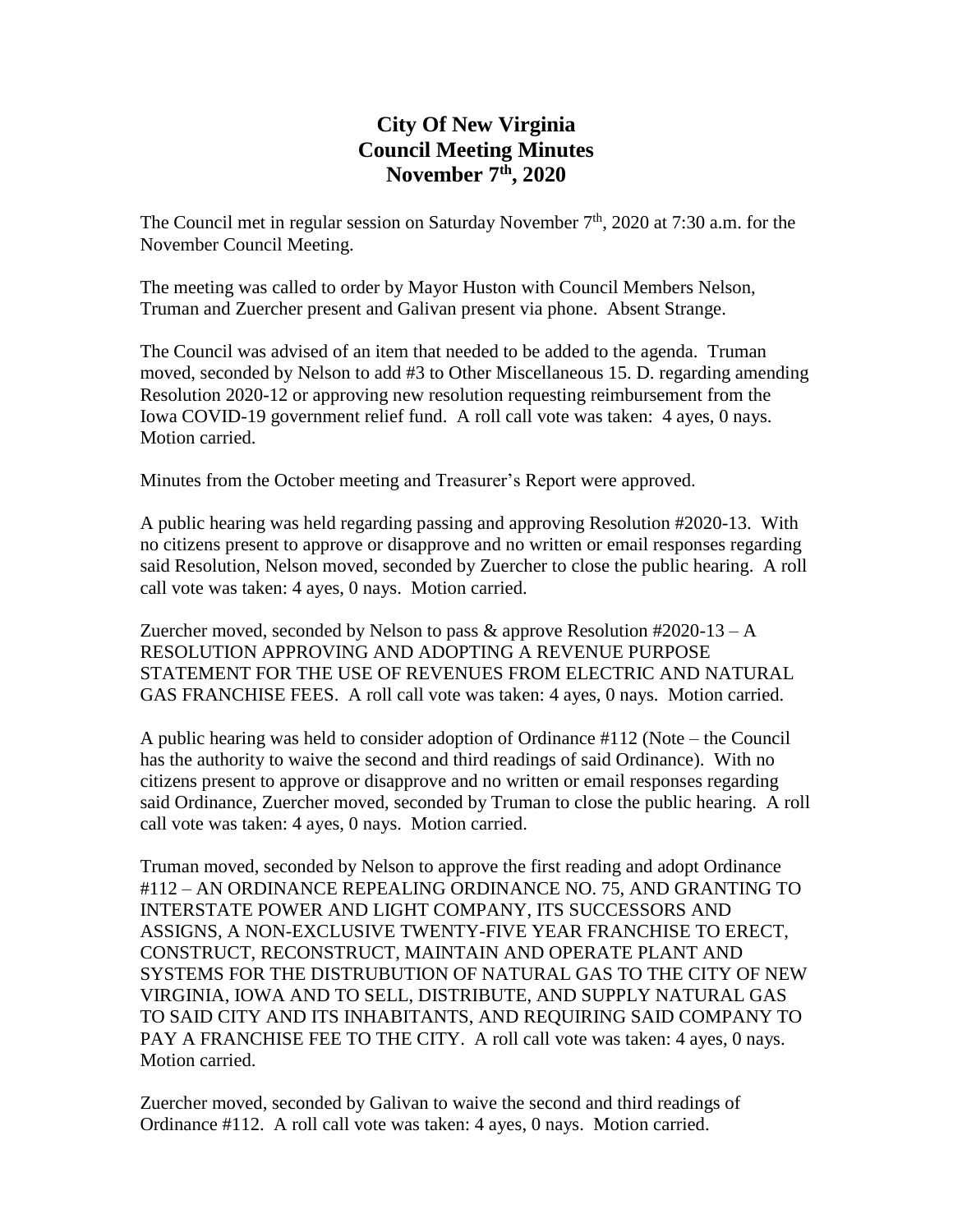A public hearing was held to consider adoption of Ordinance #113 (Note – the Council has the authority to waive the second and third readings of said Ordinance). With no citizens present to approve or disapprove and no written or email responses regarding said Ordinance, Zuercher moved, seconded by Galivan to close the public hearing. A roll call vote was taken: 4 ayes, 0 nays. Motion carried.

Galivan moved, seconded by Zuercher to approve the first reading and adopt Ordinance #113 – AN ORDINANCE REPEALING ORDINANCE NO. 76, AND GRANTING TO INTERSTATE POWER AND LIGHT COMPANY, ITS SUCCESSORS AND ASSIGNS, A NON-EXCLUSIVE TWENTY-FIVE YEAR FRANCHISE TO ACQUIRE, CONSTRUCT, ERECT, MAINTAIN AND OPERATE AN ELECTRIC SYSTEM IN THE CITY OF NEW VIRGINIA, IOWA AND TO FURNISH AND SELL ELECTRIC ENERGY TO THE CITY AND ITS INHABITANTS, AND REQUIRING SAID COMPANY TO PAY A FRANCHISE FEE TO THE CITY. A roll call vote was taken: 4 ayes, 0 nays. Motion carried.

Nelson moved, seconded by Galivan to waive the second and third readings of Ordinance #113. A roll call vote was taken: 4 ayes, 0 nays. Motion carried.

The Council was updated on the City taking over operation of the fire department. There will be an Emergency Services Advisory Board created consisting of one Trustee from each Township served by the City, one elected official of the City, the Fire Chief or designee and the EMS Director or designee. The Board will consider and advise the City Council on annual budget for the operation of the Fire Department and for all major expenses and purchases of new vehicles and equipment. Tentative meeting dates will be November  $30<sup>th</sup>$ , 2020 and May 24<sup>th</sup>, 2021. Both meetings will be scheduled for 7:30 p.m. at the fire station meeting room. The Township Clerks of each Township will be contacted so a Trustee can be assigned to attend the Emergency Services Advisory Board meetings.

28E Agreements and Contracts for fire protection and emergency response services between the City of New Virginia and Virginia Township, Squaw Township, Jackson Township in Warren County and Fremont Township in Clarke County were reviewed for approval.

Galivan moved, seconded by Nelson to approve 28E Agreement and Contract for fire protection and emergency response services between the City of New Virginia and Virginia Township in Warren County, Iowa. A roll call vote was taken: 4 ayes, 0 nays. Motion carried.

Galivan moved, seconded by Zuercher to approve 28E Agreement and Contract for fire protection and emergency response services between the City of New Virginia and Squaw Creek Township in Warren County, Iowa. A roll call vote was taken: 4 ayes, 0 nays. Motion carried.

Nelson moved, seconded by Truman to approve 28E Agreement and Contract for emergency response services between the City of New Virginia and Jackson Township in Warren County, Iowa. A roll call vote was taken: 4 ayes, 0 nays. Motion carried.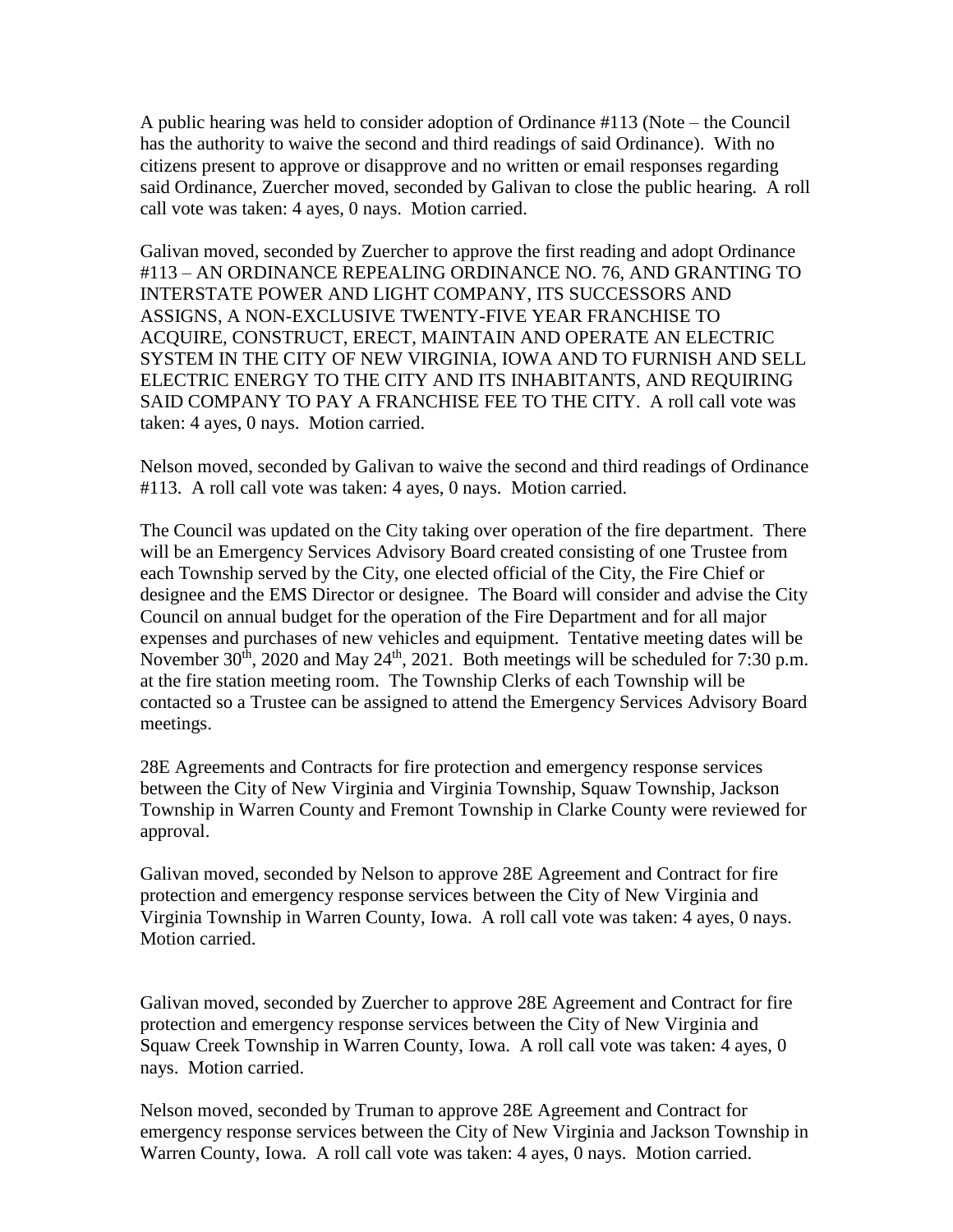Truman moved, seconded by Nelson to approve 28E Agreement and Contract for fire protection services between the City of New Virginia and Fremont Township in Clarke County, Iowa. A roll call vote was taken: 4 ayes, 0 nays. Motion carried.

A conference call with Bond Attorneys from Dorsey & Whitney LLP regarding financing the new fire truck was discussed. There will have to be a date set for a public hearing on the amount of the bond and the terms of the loan will have to be approved. This process will take two council meetings to accomplish. The start date of the process is tentatively set for the January 9th council meeting. The Attorneys inquired if there were any other projects that the City would like to finance that could be combined with the fire truck. Water tower maintenance, replacement of two fire hydrants and replacement of five sets of fire department bunker gear were discussed as potential projects to be included on the bond with the fire truck. Cost estimates will be obtained for these projects to determine if they will be considered for placement on the bond.

Replacement of the walk-in door at the southwest corner of the fire station was discussed. There has been only one quote received to date from Doors Inc. for \$2375.00. Morton Builders and Walsh Doors have been contacted as well but no written quotes have been received to date. Delta Doors will be contacted as well.

Potential repairs due to possible mold behind the sheet rock at the fire station was discussed.

**Law Enforcement** – The report summary from the Sheriff's Office for the month of September was reviewed. Thirty calls were received or initiated in the community during the month. There were two citations/warnings written in the New Virginia area during the month. Officers spent in excess of 52 hours in the community for the month of September.

With no citizens present to discuss the annual financial report and no written or email responses, Zuercher moved, seconded by Nelson to approve the New Virginia 2019-20 Annual Financial Report. A roll call vote was taken: 4 ayes, 0 nays. Motion carried.

There was only one bid received for snow removal. Nelson moved, seconded by Truman to approve Huston's Lawncare & Snow Removal bid of \$75.00/hr. for snow removal from city streets, alleys and sidewalks to include GAMP property for the 2020-21 winter season – also included in the bid is fuel and salt for sidewalks and intersections. A roll call vote was taken: 4 ayes, 0 nays. Motion carried.

The city-wide Christmas lighting contest will be held again this year. Previous sponsors will be contacted to see if they will sponsor again this year. There will be an ad placed in the Tri Corner Express stating the City is sponsoring the 2020 city-wide Christmas lighting contest and looking for other individual sponsors and business sponsors. Judging will be done December  $6<sup>th</sup>$  by one of the local youth organizations.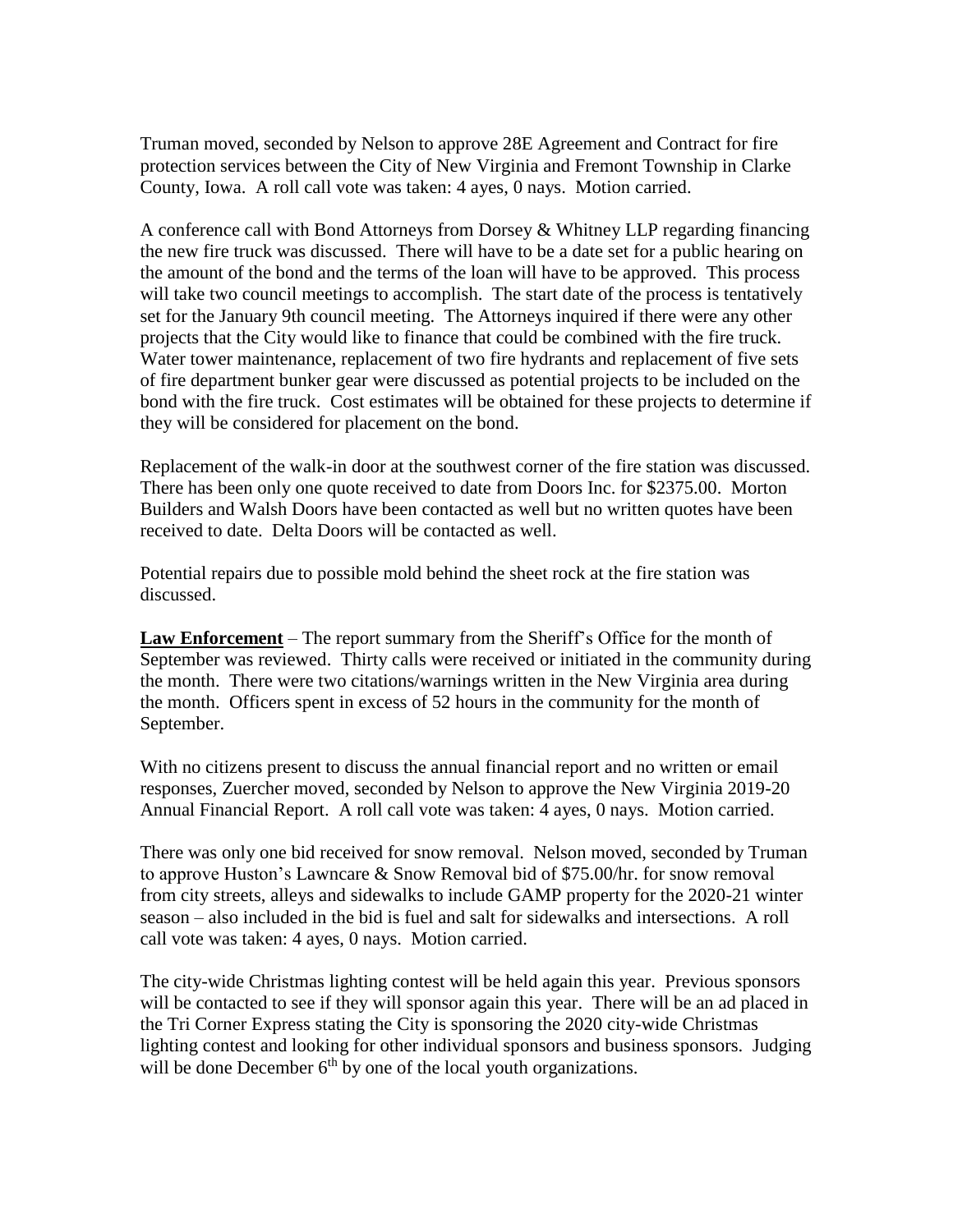## **GAMP FINANCIAL UPDATE November 7, 2020**

The following are the balances for the GAMP accounts: Money Market \$35655.50; Regular Account \$1245.13. There were a few rentals in the month of October at the GAMP Community Building. A few groups also utilized the building and with each use an extra cleaning and sanitizing process has been done. Hand sanitizing stations have been purchased to use at the building as well. It is strongly suggested to all who enter the Community Building that masks be worn and social distancing guidelines be followed. Renters are also asked to operate at the 50% capacity. The garbage disposal had to be replaced after being used at the truck pull.

## **NEW VIRGINIA PLAYGROUND COMMITTEE UPDATE**

The New Virginia Playground Committee has not met due to COVID-19. We hope to schedule a meeting after the first of the year. We are currently working with Prairie Meadows to grant an extension on our grant for the second shelter house. Placement of the BBQ grill stands will need to be discussed. The account balance is \$11796.82.

## **KEEP IOWA BEAUTIFUL PROGRAM**

The account balance is \$8255.80. There are 16 sponsors for banners. More citizens have asked for banners. Banners will be placed on light poles along Broadway for the citizens that are interested in sponsoring a banner. The banners do have their own hardware if the existing brackets for Christmas lights will not work. The mural to be painted on the north side of the Jesus Right Hand building has been tabled due to the weather until spring. The window panels on the second story of The Depot Restaurant will be painted with a Home Town Theme. Lighting up the tree in Old Settlers Park was discussed. It was also discussed to possibly light up the Lions stand and to try and place some of the old city Christmas light decorations around the support poles of the stand, as well as, the electrical hook-up poles around the perimeter of the park.

The Council discussed the possibility of placing an ice skating rink in Old Settlers Park or the GAMP pulling track.

More information was presented to the Council regarding the proposed disc golf project. The cost of hardware for a 9 hole disc golf course is \$3298.00. The hardware will be ordered.

The Council was updated on the City website. More information for the fire department is being placed along with a fire department email address. Information regarding GAMP rentals has been posted. The continuation of New Virginia history is being posted as well. The City website is newvirginia.com.

Zuercher moved, seconded by Truman to pass and resolve Resolution  $\text{\#2020-14 - A}$ RESOLUTION REQUESTING REIMBURSEMENT FROM THE IOWA COVID-19